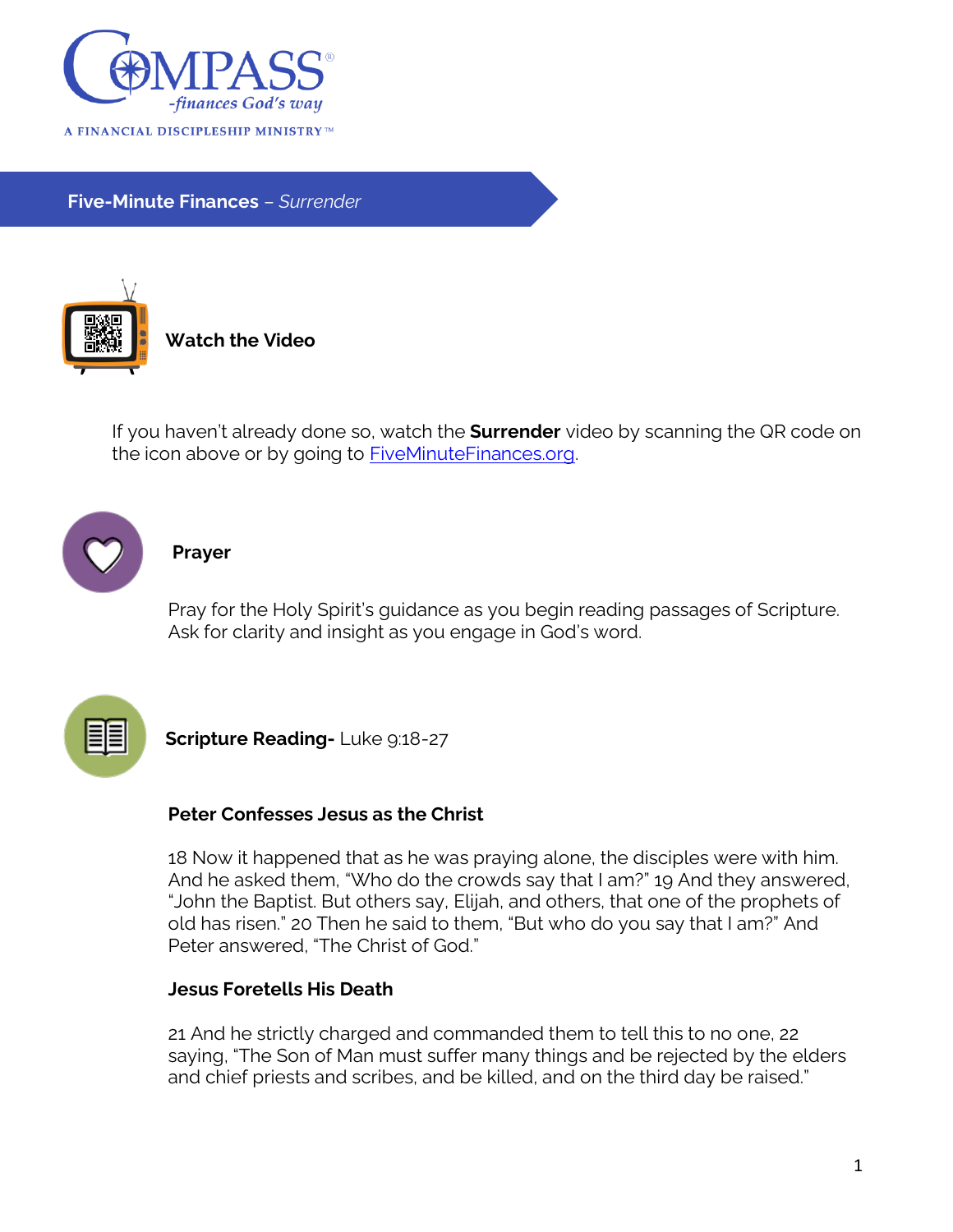## **Take Up Your Cross and Follow Jesus**

23 And he said to all, "If anyone would come after me, let him deny himself and take up his cross daily and follow me. 24 For whoever would save his life will lose it, but whoever loses his life for my sake will save it. 25 For what does it profit a man if he gains the whole world and loses or forfeits himself? 26 For whoever is ashamed of me and of my words, of him will the Son of Man be ashamed when he comes in his glory and the glory of the Father and of the holy angels. 27 But I tell you truly, there are some standing here who will not taste death until they see the kingdom of God."



1. What do these verses say about…

*The disciples?*

*Jesus?*

*Following Jesus?*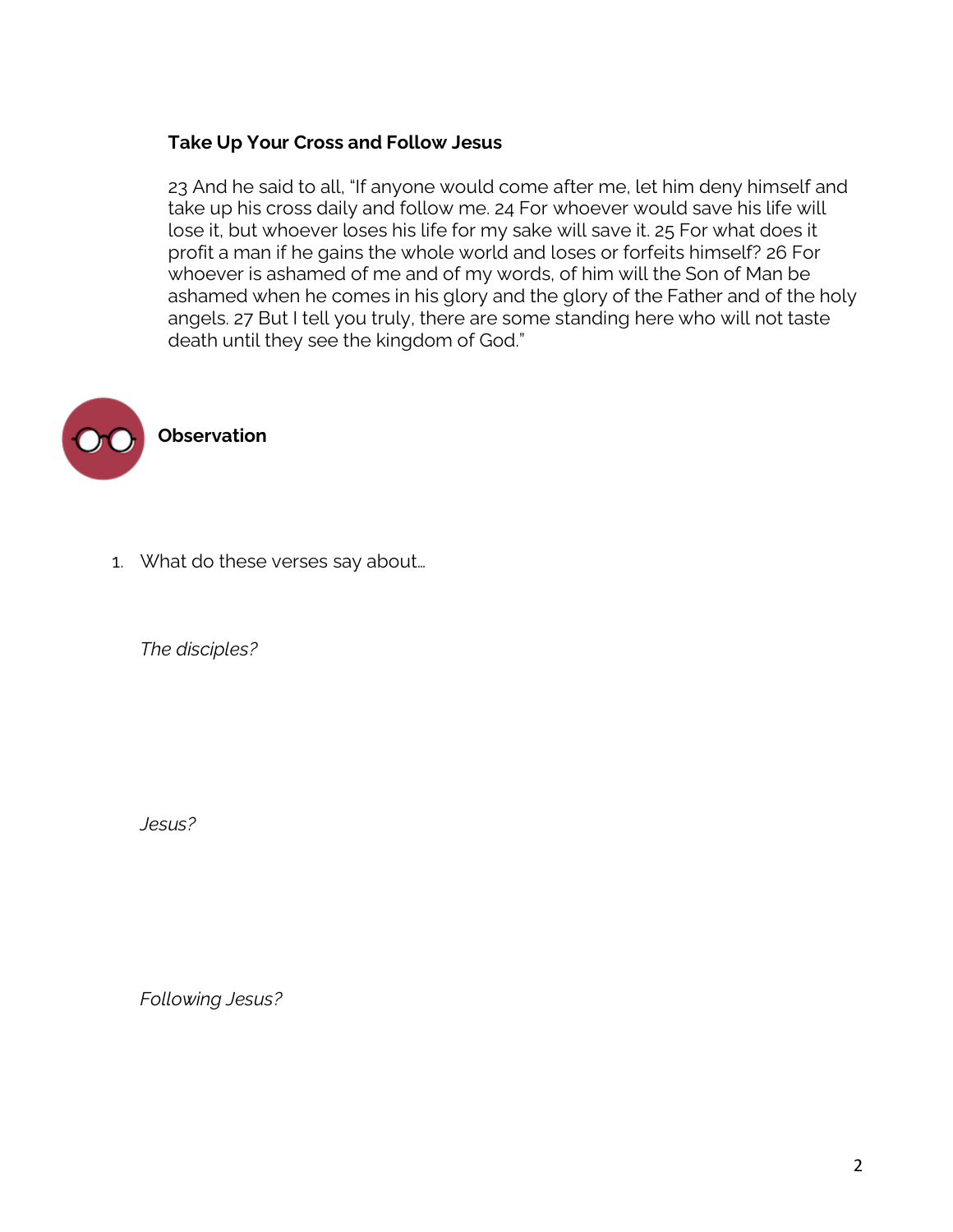

2. Why would Jesus ask his disciples "who do you say that I am"?

3. What would it look like in our world today for someone to take up their cross daily?

4. How have you experienced denying yourself and taking up your cross daily?